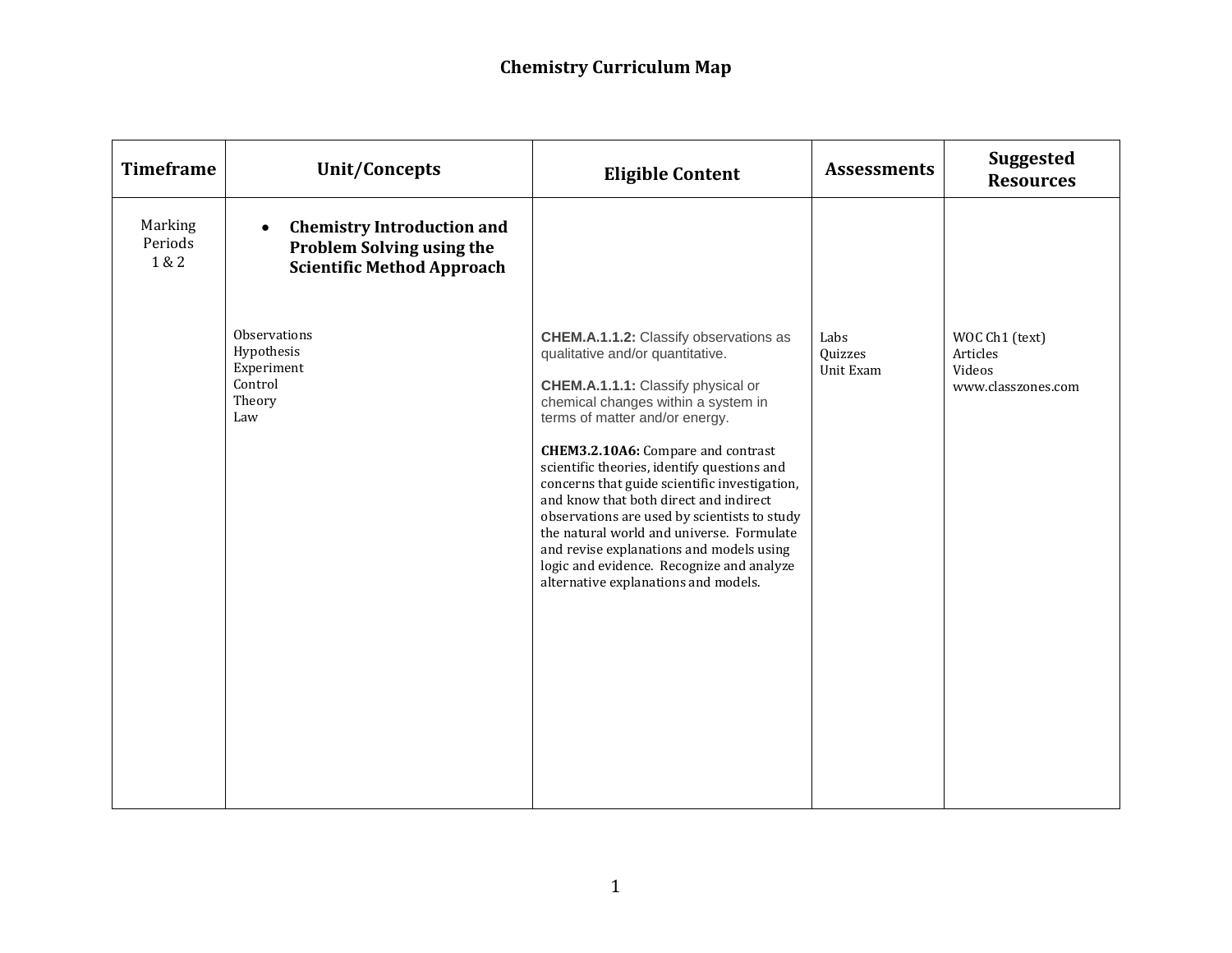| <b>Measurements and</b><br><b>Calculations</b>                                                                                                                                                                                                                                                        |                                                                                                                                                                                                                                                                                      |                                                         |                                                                                                              |
|-------------------------------------------------------------------------------------------------------------------------------------------------------------------------------------------------------------------------------------------------------------------------------------------------------|--------------------------------------------------------------------------------------------------------------------------------------------------------------------------------------------------------------------------------------------------------------------------------------|---------------------------------------------------------|--------------------------------------------------------------------------------------------------------------|
| <b>Scientific Notation</b><br>Units (English, Metric SI)<br>Measurements (Length, Volume Mass)<br><b>Uncertainty (Accuracy and Precision)</b><br>Significant Figures (Rounding Calculations)<br>Dimensional Analysis Problem Solving<br>Temperature conversions (K, °C, °F)<br>Density determinations | <b>CHEM.A.1.1.3: Utilize significant figures</b><br>to communicate the uncertainty in a<br>quantitative observation.<br><b>CHEM.A.1.2.4:</b> Describe various ways<br>that concentration can be expressed and<br>calculated (e.g., molarity, percent by<br>mass, percent by volume). | Labs<br>Metric Maze<br>Quizzes<br>Unit Exam             | WOC Ch5 (text)<br>Articles<br>Videos<br><b>Internet Simulations</b><br>www.classzones.com                    |
|                                                                                                                                                                                                                                                                                                       | <b>CHEM.A.1.1.2:</b> Classify observations as<br>qualitative and/or quantitative.                                                                                                                                                                                                    |                                                         |                                                                                                              |
| <b>Matter</b>                                                                                                                                                                                                                                                                                         |                                                                                                                                                                                                                                                                                      |                                                         |                                                                                                              |
| Composition<br><b>Atomic Nature</b><br>Elements<br>Compounds<br>Molecules<br>States of Matter (solid, liquid, gas)<br><b>Matter Characteristics</b><br><b>Physical Properties and Changes</b>                                                                                                         | <b>CHEM.A.1.1.1:</b> Classify physical or<br>chemical changes within a system in<br>terms of matter and/or energy.<br>CHEM.A.1.2.1: Compare properties of<br>solutions containing ionic or molecular<br>solutes (e.g., dissolving, dissociating).                                    | Labs<br>Separation<br>Challenge<br>Quizzes<br>Unit Exam | WOC Ch2 (text)<br>Articles<br>Videos<br><b>Internet Simulations</b><br>POGIL resources<br>www.classzones.com |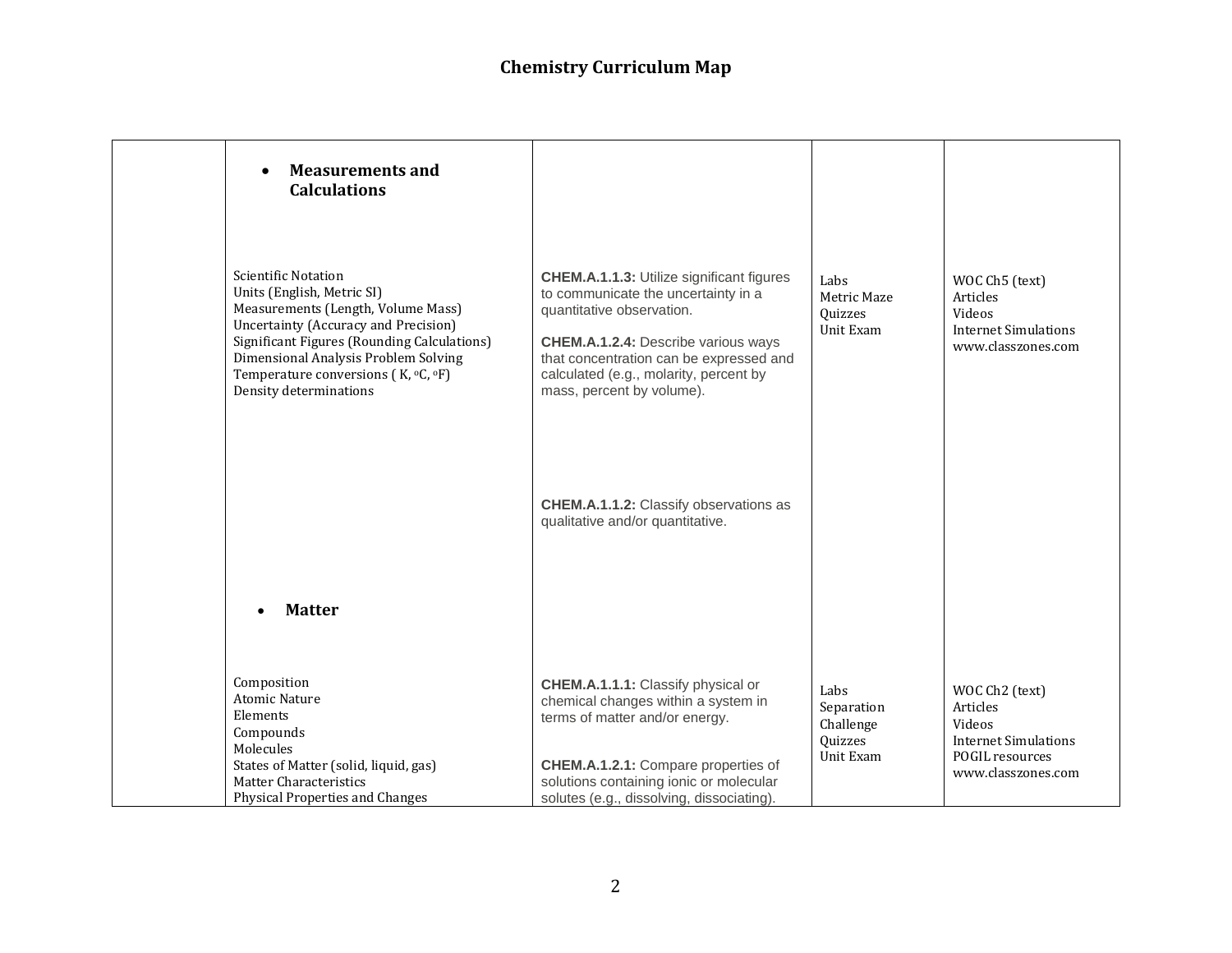| <b>Chemical Properties and Changes</b><br>Pure Substances<br>Diatomic molecules<br>Allotropes                                                   | <b>CHEM.A.1.2.2: Differentiate between</b><br>homogeneous and heterogeneous<br>mixtures (e.g., how such mixtures can be<br>separated).                       |  |
|-------------------------------------------------------------------------------------------------------------------------------------------------|--------------------------------------------------------------------------------------------------------------------------------------------------------------|--|
| Mixtures:<br>Homogeneous (solutions, solute,<br>And solvent)<br>Heterogeneous (suspension, colloid)<br>Alloys                                   | <b>CHEM.A.1.1.4: Relate the physical</b><br>properties of matter to its atomic or<br>molecular structure                                                     |  |
| Separation Techniques (distillation,<br>filtration, density differences,<br>chromatography, crystallization,<br>charcoal absorption, decanting) | <b>CHEM.A.1.2.3: Describe how factors</b><br>(e.g., temperature, concentration, surface<br>area) can affect solubility.                                      |  |
|                                                                                                                                                 | <b>CHEM.A.1.2.4:</b> Describe various ways<br>that concentration can be expressed and<br>calculated (e.g., molarity, percent by<br>mass, percent by volume). |  |
|                                                                                                                                                 | <b>CHEM.A.1.2.5:</b> Describe how chemical<br>bonding can affect whether a substance<br>dissolves in a given liquid.                                         |  |
|                                                                                                                                                 |                                                                                                                                                              |  |
|                                                                                                                                                 |                                                                                                                                                              |  |
|                                                                                                                                                 |                                                                                                                                                              |  |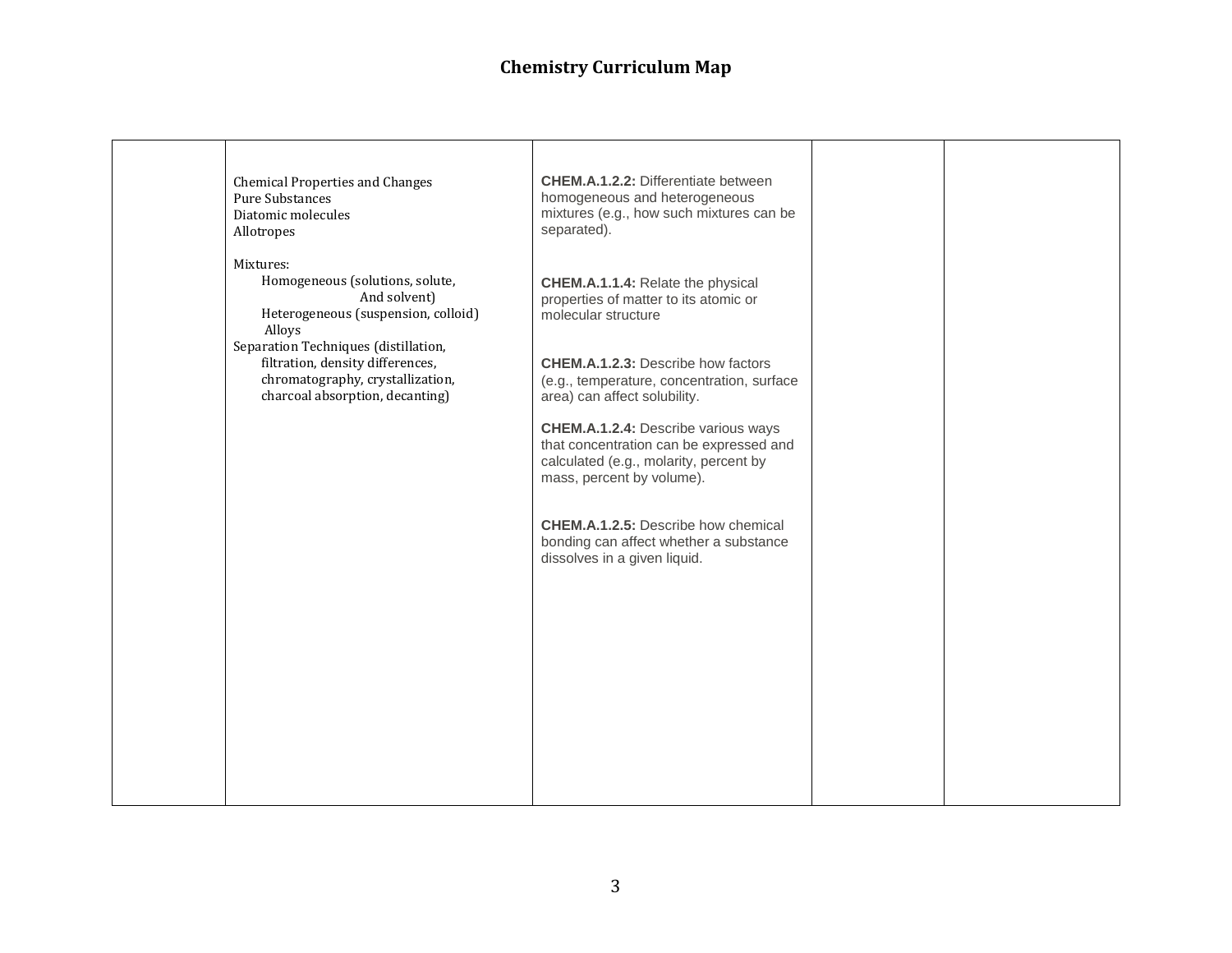| <b>Chemical Foundations</b><br>$\bullet$                                                                                                                                                                                                                                                                                                                                                                                                                                                                                                                                                                                                                                                                                                                                                                                                                        |                                                                                                                                                                                                                                                                                                                                                                                                                                                                                                                                                                                                                                                                                                                                                                                                                               |                                                       |                                                                                                              |
|-----------------------------------------------------------------------------------------------------------------------------------------------------------------------------------------------------------------------------------------------------------------------------------------------------------------------------------------------------------------------------------------------------------------------------------------------------------------------------------------------------------------------------------------------------------------------------------------------------------------------------------------------------------------------------------------------------------------------------------------------------------------------------------------------------------------------------------------------------------------|-------------------------------------------------------------------------------------------------------------------------------------------------------------------------------------------------------------------------------------------------------------------------------------------------------------------------------------------------------------------------------------------------------------------------------------------------------------------------------------------------------------------------------------------------------------------------------------------------------------------------------------------------------------------------------------------------------------------------------------------------------------------------------------------------------------------------------|-------------------------------------------------------|--------------------------------------------------------------------------------------------------------------|
| <b>Elements and Symbols</b><br>Dalton's Atomic Theory and its implications<br>The Law of Constant Composition<br>The Law of Definite Proportions<br>The Law of Conservation of Matter<br>Thomson's Experiments<br>Cathode Ray<br>Plum Pudding Model<br>Rutherford's Experiments<br>Alpha Scattering<br>The Gold Foil Experiment<br>The Structure of the Atom<br>Protons, Neutrons, Electrons, Nucleus,<br>Electron Cloud<br>The Bohr Model<br>Modern Atomic Theory<br><b>Atoms and Molecules</b><br>The Periodic Table<br>*Families: Alkali, Alkaline Earth,<br>Transition Metal, Inner Transition Metal,<br>Halogens, Noble Gas, Hydrogen,<br>Chalcogen, Metals, NonMetals,<br>SemiMetals.<br>*Trends: Ionization Energy, Atomic<br>Radius, Electron Affinity, Boiling/Melting<br>Points, Periodic Law<br>*Discovery: Mendeleev, Moseley<br><b>Atomic Mass</b> | <b>CHEM.A.1.1.4: Relate the physical</b><br>properties of matter to its atomic or<br>molecular structure<br><b>CHEM.B.1.3.1:</b> Explain how atoms<br>combine to form compounds through ionic<br>and covalent bonding.<br><b>CHEM.B.1.2.2:</b> Apply the law of definite<br>proportions to the classification of<br>elements and compounds as pure<br>substances<br><b>CHEM.A.1.2.1: Compare properties of</b><br>solutions containing ionic or molecular<br>solutes (e.g., dissolving, dissociating).<br><b>CHEM.A.2.1.2: Differentiate between the</b><br>mass number of an isotope and the<br>average atomic mass of an element.<br>CHEM.A.2.3.1: Explain how the<br>periodicity of chemical properties led to<br>the arrangement of elements on the<br>periodic table.<br><b>CHEM.A.2.2.2: Predict characteristics of</b> | Labs<br><b>Family Project</b><br>Quizzes<br>Unit Exam | WOC Ch3 (text)<br>Articles<br>Videos<br><b>Internet Simulations</b><br>POGIL exercises<br>www.classzones.com |
| Atomic Number<br>Isotopes<br>Ions: Cation, Anions, Prediction Charges<br>Ionic Compounds: Forming, Subscripts,                                                                                                                                                                                                                                                                                                                                                                                                                                                                                                                                                                                                                                                                                                                                                  | an atom or an ion based on its location on<br>the periodic table (e.g., number of valence<br>electrons, potential types of bonds,<br>reactivity).                                                                                                                                                                                                                                                                                                                                                                                                                                                                                                                                                                                                                                                                             |                                                       |                                                                                                              |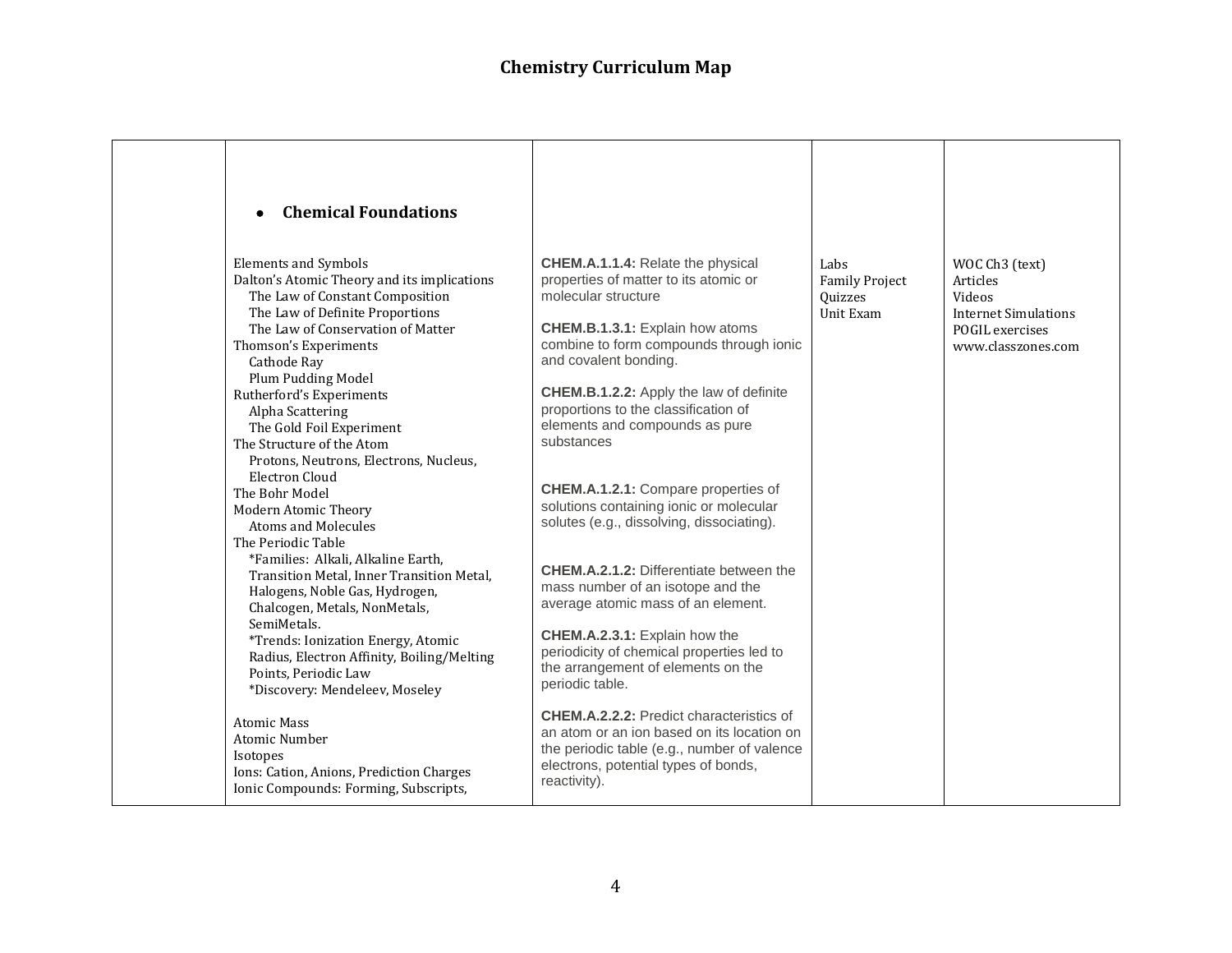| Formula Writing, Characteristics<br>Molecular Compounds: Identifying, Formula<br>Writing, Characteristics | CHEM.A.2.3.2: Compare and/or predict<br>the properties (e.g., electron affinity,<br>ionization energy, chemical reactivity,<br>electronegativity, atomic radius) of<br>selected elements by using their locations<br>on the periodic table and known trends.<br><b>CHEM.A.2.1.1:</b> Describe the evolution of<br>atomic theory leading to the current model |  |
|-----------------------------------------------------------------------------------------------------------|--------------------------------------------------------------------------------------------------------------------------------------------------------------------------------------------------------------------------------------------------------------------------------------------------------------------------------------------------------------|--|
|                                                                                                           | of the atom based on the works of Dalton,<br>Thomson, Rutherford, and Bohr.                                                                                                                                                                                                                                                                                  |  |
|                                                                                                           | CHEM.B.1.2.3: Relate the percent<br>composition and mass of each element<br>present in a compound.                                                                                                                                                                                                                                                           |  |
|                                                                                                           | <b>CHEM.B.1.2.1:</b> Determine the<br>empirical and molecular formulas of<br>compounds.                                                                                                                                                                                                                                                                      |  |
|                                                                                                           |                                                                                                                                                                                                                                                                                                                                                              |  |
|                                                                                                           |                                                                                                                                                                                                                                                                                                                                                              |  |
|                                                                                                           |                                                                                                                                                                                                                                                                                                                                                              |  |
|                                                                                                           |                                                                                                                                                                                                                                                                                                                                                              |  |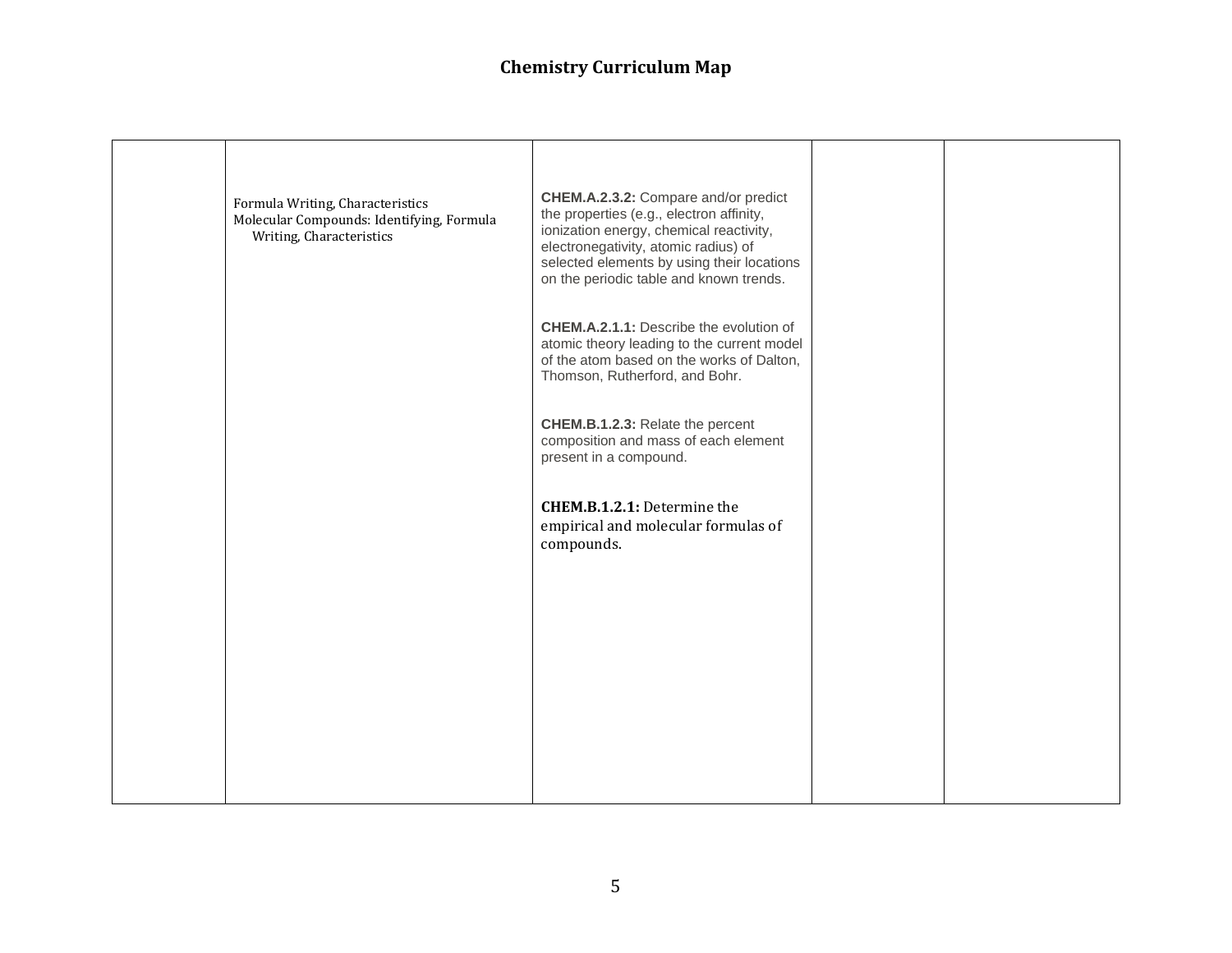| <b>Nomenclature</b><br>$\bullet$                                                                                                                                                           |                                                                                                                                                                                                                                                                                                                                                                                                                                                                                                                                                                                                                                                                                                                                               |                                                            |                                                                                                              |
|--------------------------------------------------------------------------------------------------------------------------------------------------------------------------------------------|-----------------------------------------------------------------------------------------------------------------------------------------------------------------------------------------------------------------------------------------------------------------------------------------------------------------------------------------------------------------------------------------------------------------------------------------------------------------------------------------------------------------------------------------------------------------------------------------------------------------------------------------------------------------------------------------------------------------------------------------------|------------------------------------------------------------|--------------------------------------------------------------------------------------------------------------|
| Naming Compounds:<br>Metal/Nonmetal<br><b>Transition Metal/ NonMetal</b><br>Metal/Polyatomic Ion<br>Nonmetal/Nonmetal<br>Polyatomic Ions, Oxyanions<br>Acids<br><b>Formulas From Names</b> | CHEM.A.1.1.5: Apply a systematic set of<br>rules (IUPAC) for naming compounds and<br>writing chemical formulas (e.g., binary<br>covalent, binary ionic, ionic compounds<br>containing polyatomic ions).<br>CHEM.A.1.2.1: Compare properties of<br>solutions containing ionic or molecular<br>solutes (e.g., dissolving, dissociating).<br>CHEM.A.2.3.1: Explain how the<br>periodicity of chemical properties led to<br>the arrangement of elements on the<br>periodic table.<br>CHEM.A.2.3.2: Compare and/or predict<br>the properties (e.g., electron affinity,<br>ionization energy, chemical reactivity,<br>electronegativity, atomic radius) of<br>selected elements by using their locations<br>on the periodic table and known trends. | Labs<br>Practice with dice<br><b>Ouizzes</b><br>Unit Exams | WOC Ch4 (text)<br>Articles<br>Videos<br><b>Internet Simulations</b><br>POGIL resources<br>www.classzones.com |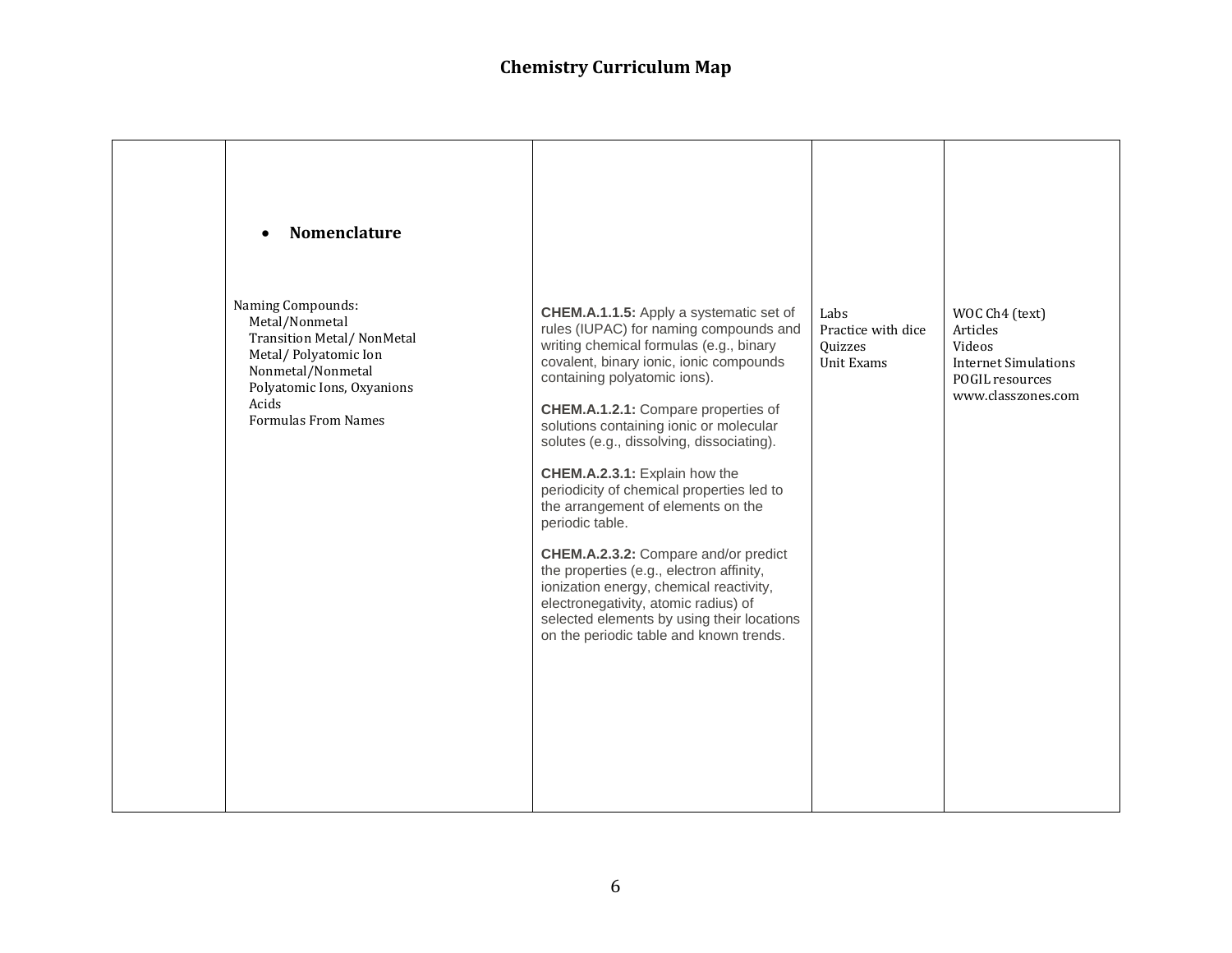| <b>Chemical Composition</b><br>Counting by Weighing                                                                                                                                                                                                        |                                                                                                                                                                                                                                                                                                                                                                                                                                                                                                                                                                                               |                              |                                                                                                                           |
|------------------------------------------------------------------------------------------------------------------------------------------------------------------------------------------------------------------------------------------------------------|-----------------------------------------------------------------------------------------------------------------------------------------------------------------------------------------------------------------------------------------------------------------------------------------------------------------------------------------------------------------------------------------------------------------------------------------------------------------------------------------------------------------------------------------------------------------------------------------------|------------------------------|---------------------------------------------------------------------------------------------------------------------------|
| <b>Average Atomic Mass</b><br>Formula Weight<br>The Mole Concept, Avogadro's Number<br><b>Molar Mass</b><br>Conversions:<br>Mole/Mole, Mole/Mass, Mole/Particle,<br>Mole/Volume, Mass/Particle,<br>Mass/Volume.<br><b>Percent Composition Calculations</b> | <b>CHEM.B.1.1.1:</b> Apply the mole concept to<br>representative particles (e.g., counting,<br>determining mass of atoms, ions,<br>molecules, and/or formula units).<br><b>CHEM.B.2.2.2:</b> Predict the amounts of<br>reactants and products involved in a<br>chemical reaction using molar volume of a<br>gas at STP.                                                                                                                                                                                                                                                                       | Labs<br>Quizzes<br>Unit Exam | WOC Ch.6 (text)<br>Cartoons<br>Articles<br>Videos<br><b>Internet Simulations</b><br>POGIL resources<br>www.classzones.com |
| <b>Mass Percent</b><br><b>Compound Formulas</b><br><b>Calculating Empirical Formulas</b><br><b>Calculating Molecular Formulas</b>                                                                                                                          | <b>CHEM.A.1.1.3: Utilize significant figures</b><br>to communicate the uncertainty in a<br>quantitative observation.<br><b>CHEM.A.1.1.5:</b> Apply a systematic set of<br>rules (IUPAC) for naming compounds and<br>writing chemical formulas (e.g., binary<br>covalent, binary ionic, ionic compounds<br>containing polyatomic ions).<br><b>CHEM.A.1.2.4:</b> Describe various ways<br>that concentration can be expressed and<br>calculated (e.g., molarity, percent by<br>mass, percent by volume).<br><b>CHEM.B.1.2.1:</b> Determine the empirical<br>and molecular formulas of compounds |                              |                                                                                                                           |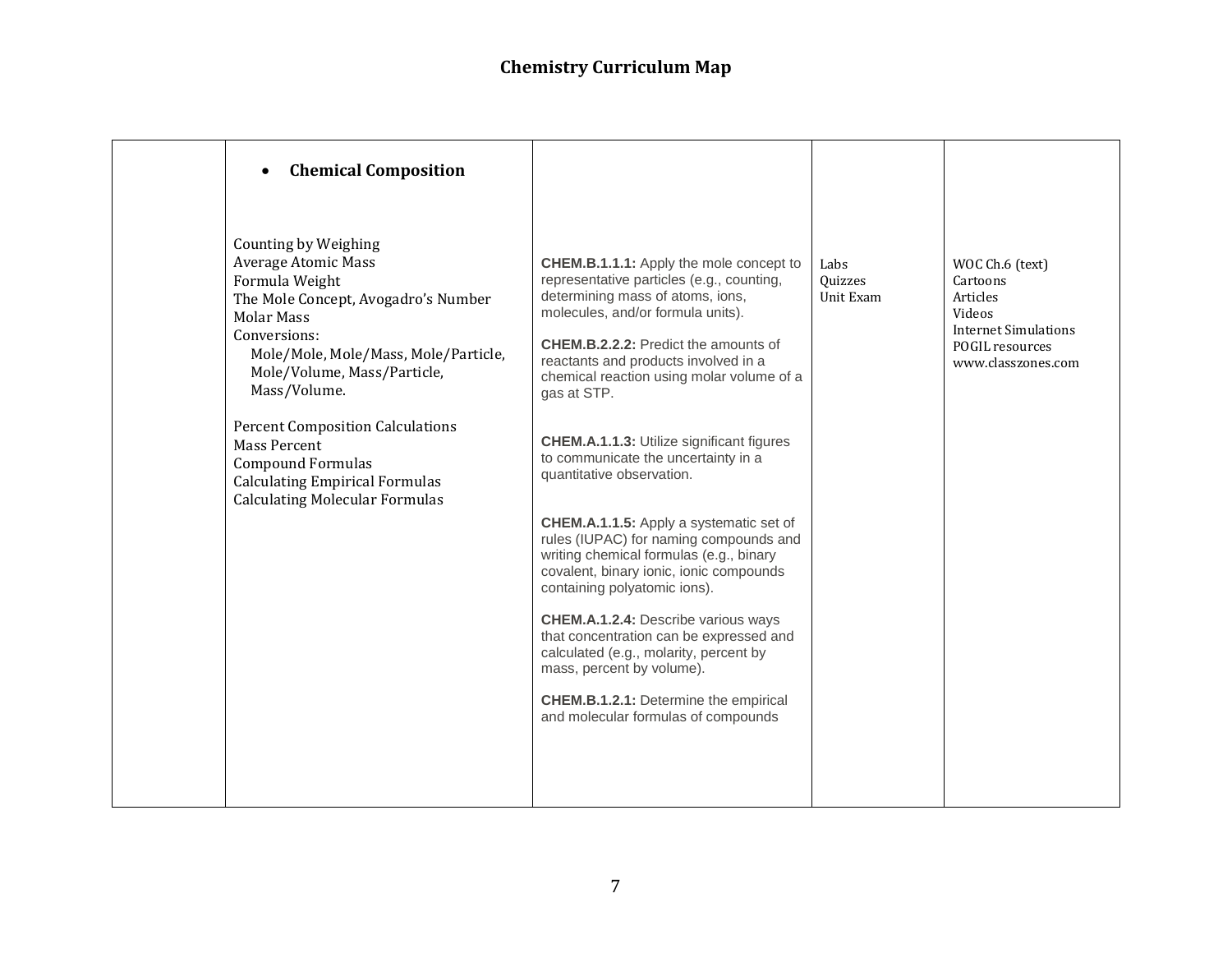| Marking<br>Periods<br>3 & 4 | <b>Chemical Reactions</b>                                                                                                                                                                                                  |                                                                                                                                                                                                                                                                                                                                                                                                                                                                                                                                                                                                                                                                                                                                                                                                                                                                                                                                                                   |                              |                                                                                                               |
|-----------------------------|----------------------------------------------------------------------------------------------------------------------------------------------------------------------------------------------------------------------------|-------------------------------------------------------------------------------------------------------------------------------------------------------------------------------------------------------------------------------------------------------------------------------------------------------------------------------------------------------------------------------------------------------------------------------------------------------------------------------------------------------------------------------------------------------------------------------------------------------------------------------------------------------------------------------------------------------------------------------------------------------------------------------------------------------------------------------------------------------------------------------------------------------------------------------------------------------------------|------------------------------|---------------------------------------------------------------------------------------------------------------|
|                             | <b>Chemical Reaction</b><br>Evidence of a Chemical Reaction<br>Chemical Equation: Reactants and Products<br>Law of Conservation of Matter<br><b>Balancing Chemical Equations</b><br><b>Physical States</b><br>Coefficients | <b>CHEM.A.1.1.4: Relate the physical</b><br>properties of matter to its atomic or<br>molecular structure<br><b>CHEM.B.2.1.5: Balance chemical</b><br>equations by applying the Law of<br>Conservation of Matter.<br><b>CHEM.A.1.2.5:</b> Describe how chemical<br>bonding can affect whether a substance<br>dissolves in a given liquid.<br><b>CHEM.A.1.1.5:</b> Apply a systematic set of<br>rules (IUPAC) for naming compounds and<br>writing chemical formulas (e.g., binary<br>covalent, binary ionic, ionic compounds<br>containing polyatomic ions).<br>CHEM.A.2.3.2: Compare and/or predict<br>the properties (e.g., electron affinity,<br>ionization energy, chemical reactivity,<br>electronegativity, atomic radius) of<br>selected elements by using their locations<br>on the periodic table and known trends.<br>CHEM.A.2.3.1: Explain how the<br>periodicity of chemical properties led to<br>the arrangement of elements on the<br>periodic table. | Labs<br>Quizzes<br>Unit Exam | WOC Ch.7 (text)<br>Articles<br>Videos<br><b>Internet Simulations</b><br>POGIL resources<br>www.classzones.com |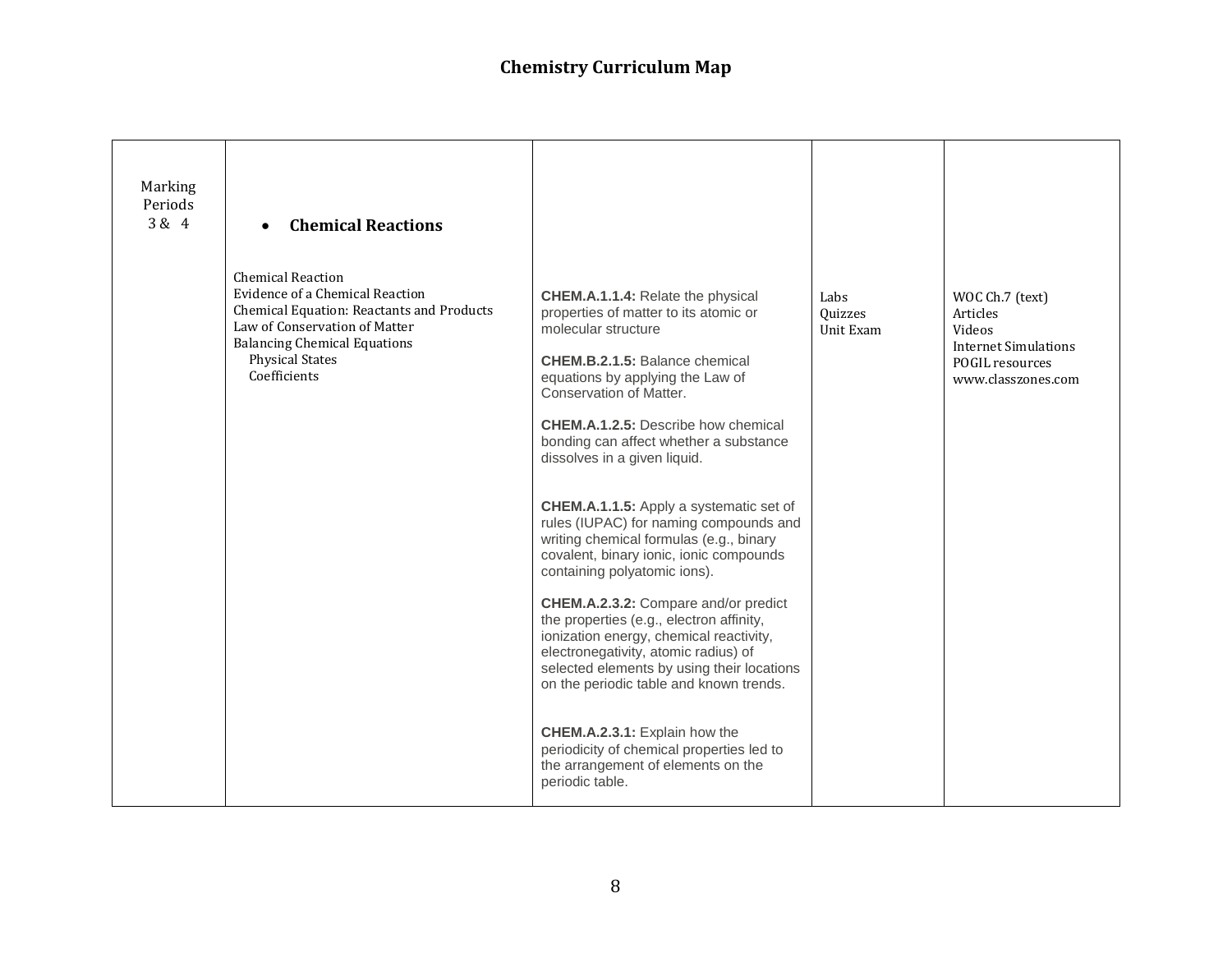| <b>Reactions and Aqueous</b><br><b>Solutions</b>                                                                                                                                                                                                                                                                                                                                                                                                                                                                                                                                     |                                                                                                                                                                                                                                                                                                                                                                                                                                                                                                                                                                                                                                                     |                                                          |                                                                                                                             |
|--------------------------------------------------------------------------------------------------------------------------------------------------------------------------------------------------------------------------------------------------------------------------------------------------------------------------------------------------------------------------------------------------------------------------------------------------------------------------------------------------------------------------------------------------------------------------------------|-----------------------------------------------------------------------------------------------------------------------------------------------------------------------------------------------------------------------------------------------------------------------------------------------------------------------------------------------------------------------------------------------------------------------------------------------------------------------------------------------------------------------------------------------------------------------------------------------------------------------------------------------------|----------------------------------------------------------|-----------------------------------------------------------------------------------------------------------------------------|
| Understanding the Importance of Water as<br>a Solvent<br>Water, a Polar Molecule<br>Electrolytes: Strong, Weak, Non<br><b>Predicting Reactions</b><br>Classifying Reactions: 5 basic types<br>Synthesis or Direct Combination<br>Decomposition<br>Single Replacement<br>Double Replacement<br>Combustion<br>Precipitate Reactions: Double Replacement<br>Soluble vs Insoluble<br><b>Solubility Rules</b><br><b>Complete Molecular Equation</b><br>Complete Ionic Equation<br>Net Ionic Equation<br>Spectator Ions<br>Reduction/Oxidation Reactions<br>Synthesis, Single Replacement, | <b>CHEM.A.1.2.3: Describe how factors</b><br>(e.g., temperature, concentration, surface<br>area) can affect solubility.<br>CHEM.A.1.1.4: Relate the physical<br>properties of matter to its atomic or<br>molecular structure<br>CHEM.B.1.3.1: Explain how atoms<br>combine to form compounds through ionic<br>and covalent bonding.<br><b>CHEM.B.2.1.3: Classify reactions as</b><br>synthesis, decomposition, single<br>replacement, double replacement, or<br>combustion.<br><b>CHEM.B.2.1.4: Predict products of simple</b><br>chemical reactions (e.g.,<br>synthesis, decomposition, single<br>replacement, double replacement,<br>combustion). | Labs<br>Quizzes<br>Stiochiometry<br>Project<br>Unit Exam | WOC Ch.8, 16 and 18<br>(text)<br>Articles<br>Videos<br><b>Internet Simulations</b><br>POGIL resources<br>www.classzones.com |
| Decomposition<br><b>Half Reactions</b><br>Electrochemistry                                                                                                                                                                                                                                                                                                                                                                                                                                                                                                                           | <b>CHEM.A.1.2.5:</b> Describe how chemical<br>bonding can affect whether a substance<br>dissolves in a given liquid.                                                                                                                                                                                                                                                                                                                                                                                                                                                                                                                                |                                                          |                                                                                                                             |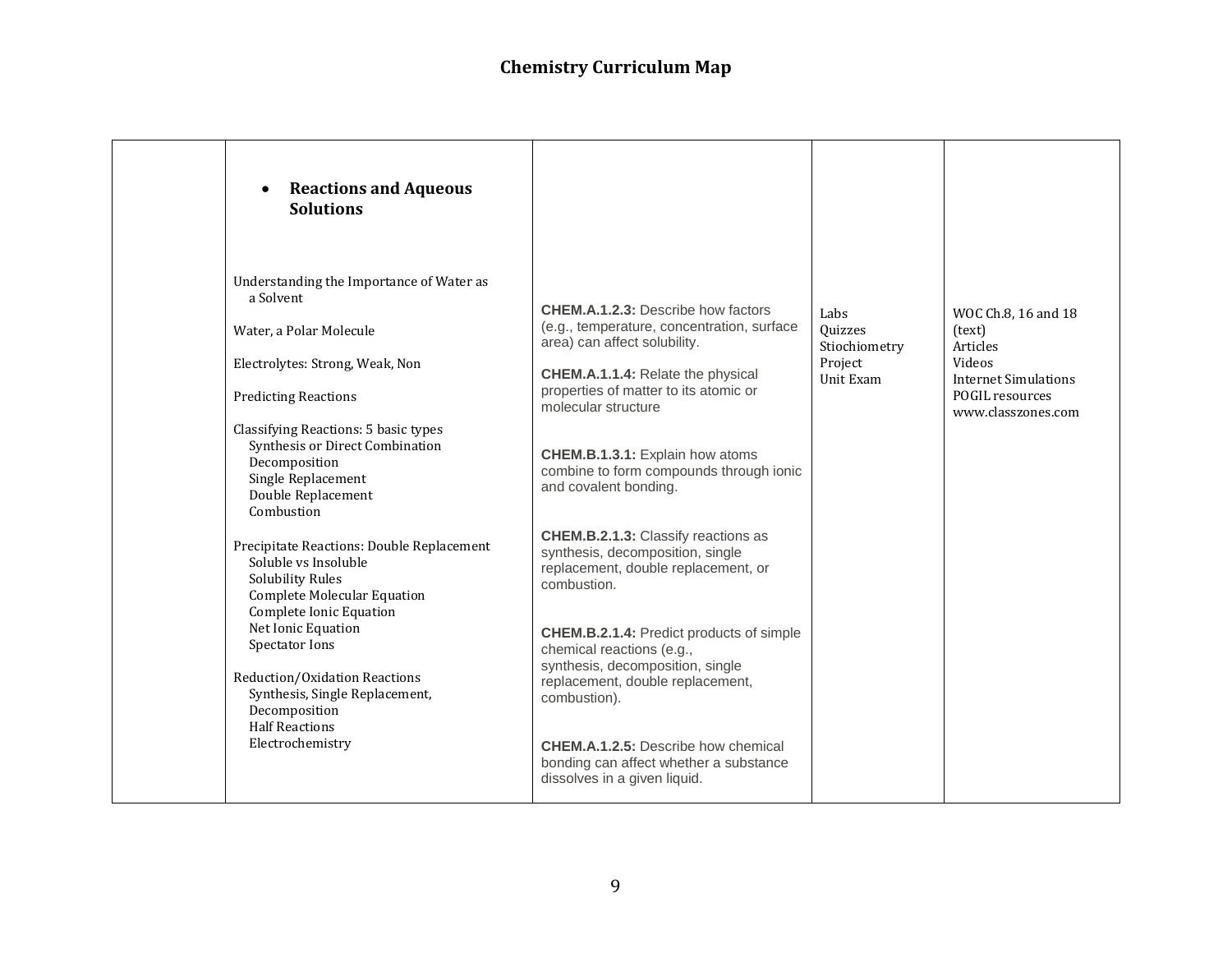| <b>Acid Base Reactions</b><br>Double Replacement Reactions,<br>Acid and Base strength<br><b>Neutralization Reactions</b><br>Salt | CHEM.A.1.2.1: Compare properties of<br>solutions containing ionic or molecular<br>solutes (e.g., dissolving, dissociating).                                                                                                                                  |  |
|----------------------------------------------------------------------------------------------------------------------------------|--------------------------------------------------------------------------------------------------------------------------------------------------------------------------------------------------------------------------------------------------------------|--|
|                                                                                                                                  | <b>CHEM.A.1.1.5:</b> Apply a systematic set of<br>rules (IUPAC) for naming compounds and<br>writing chemical formulas (e.g., binary<br>covalent, binary ionic, ionic compounds<br>containing polyatomic ions).                                               |  |
|                                                                                                                                  | CHEM.A.2.3.2: Compare and/or predict<br>the properties (e.g., electron affinity,<br>ionization energy, chemical reactivity,<br>electronegativity, atomic radius) of<br>selected elements by using their locations<br>on the periodic table and known trends. |  |
|                                                                                                                                  | CHEM.B.2.1.5: Balance chemical<br>equations by applying the Law of<br><b>Conservation of Matter</b>                                                                                                                                                          |  |
|                                                                                                                                  |                                                                                                                                                                                                                                                              |  |
|                                                                                                                                  |                                                                                                                                                                                                                                                              |  |
|                                                                                                                                  |                                                                                                                                                                                                                                                              |  |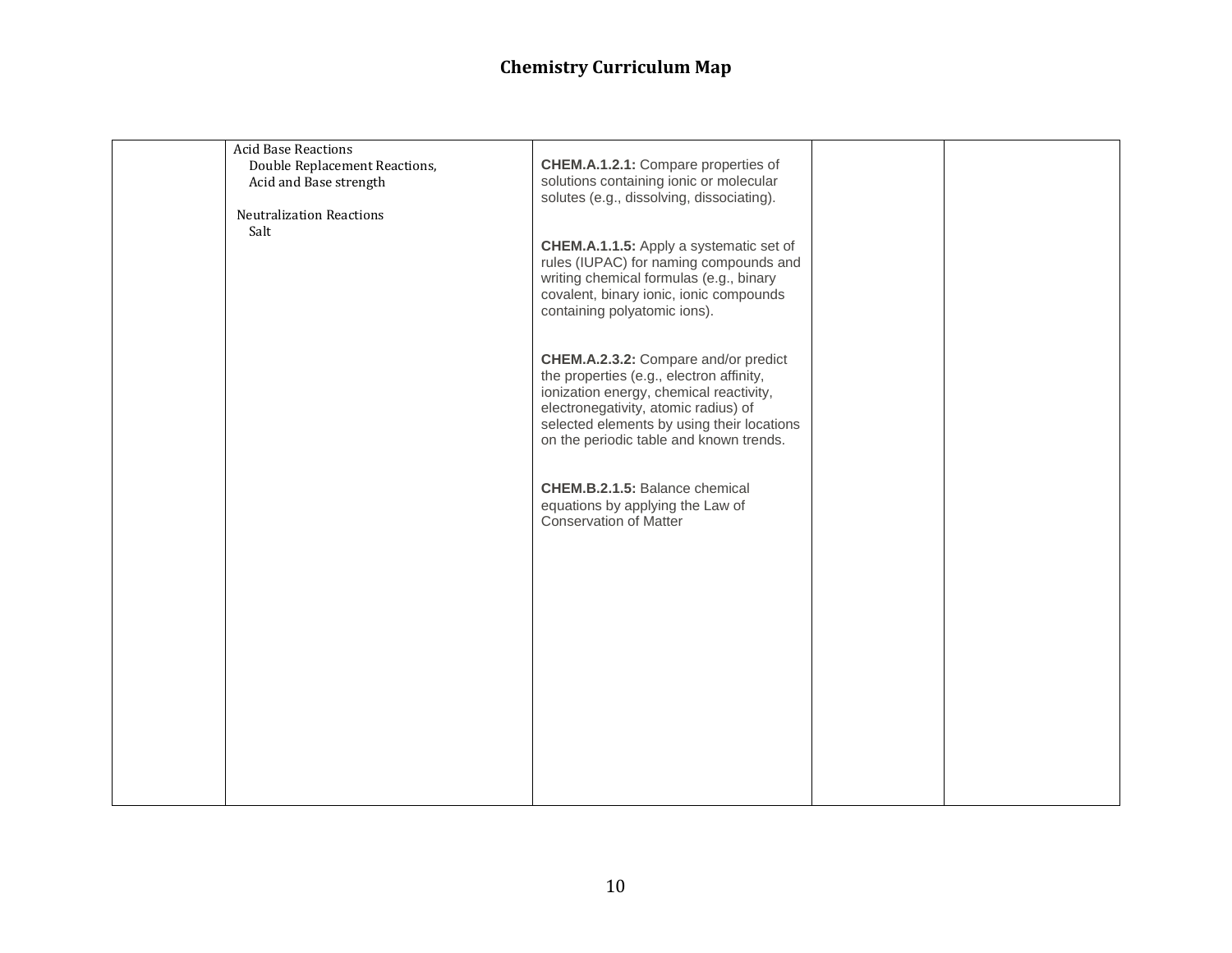| The Chemical Equation<br>Molecular Information<br><b>CHEM.B.2.1.2: Use stoichiometric</b><br>Labs<br>WOC Ch.9 (text)<br>Mass Information<br>relationships to calculate the amounts of<br>Quizzes<br>Articles<br>Stiochiometry<br>reactants and products involved in a<br>Videos<br>Unit Exam<br>Mole/Mole Relationships<br>chemical reaction.<br><b>Internet Simulations</b><br><b>Meaning of Coefficients</b><br>POGIL resources<br>Mole Ratio<br>CHEM.B.2.1.1: Describe the roles of<br>www.classzones.com<br>Mass Relationships<br>limiting and excess reactants in chemical<br>Mass Calculations from a Balanced Eqn.<br>reactions.<br>The Concept of Limiting Reactant<br>Calculations involving Limiting Reactant<br><b>CHEM.A.1.1.3: Utilize significant figures</b><br>and Excess Reactant.<br>to communicate the uncertainty in a<br>Calculations involved in Percent Yield.<br>quantitative observation.<br><b>CHEM.A.1.2.4: Describe various ways</b><br>that concentration can be expressed and<br>calculated (e.g., molarity, percent by<br>mass, percent by volume).<br><b>CHEM.B.2.2.2:</b> Predict the amounts of<br>reactants and products involved in a<br>chemical reaction using molar volume of a | <b>Chemical Quantities</b><br>$\bullet$ |             |  |
|------------------------------------------------------------------------------------------------------------------------------------------------------------------------------------------------------------------------------------------------------------------------------------------------------------------------------------------------------------------------------------------------------------------------------------------------------------------------------------------------------------------------------------------------------------------------------------------------------------------------------------------------------------------------------------------------------------------------------------------------------------------------------------------------------------------------------------------------------------------------------------------------------------------------------------------------------------------------------------------------------------------------------------------------------------------------------------------------------------------------------------------------------------------------------------------------------------------------|-----------------------------------------|-------------|--|
|                                                                                                                                                                                                                                                                                                                                                                                                                                                                                                                                                                                                                                                                                                                                                                                                                                                                                                                                                                                                                                                                                                                                                                                                                        |                                         | gas at STP. |  |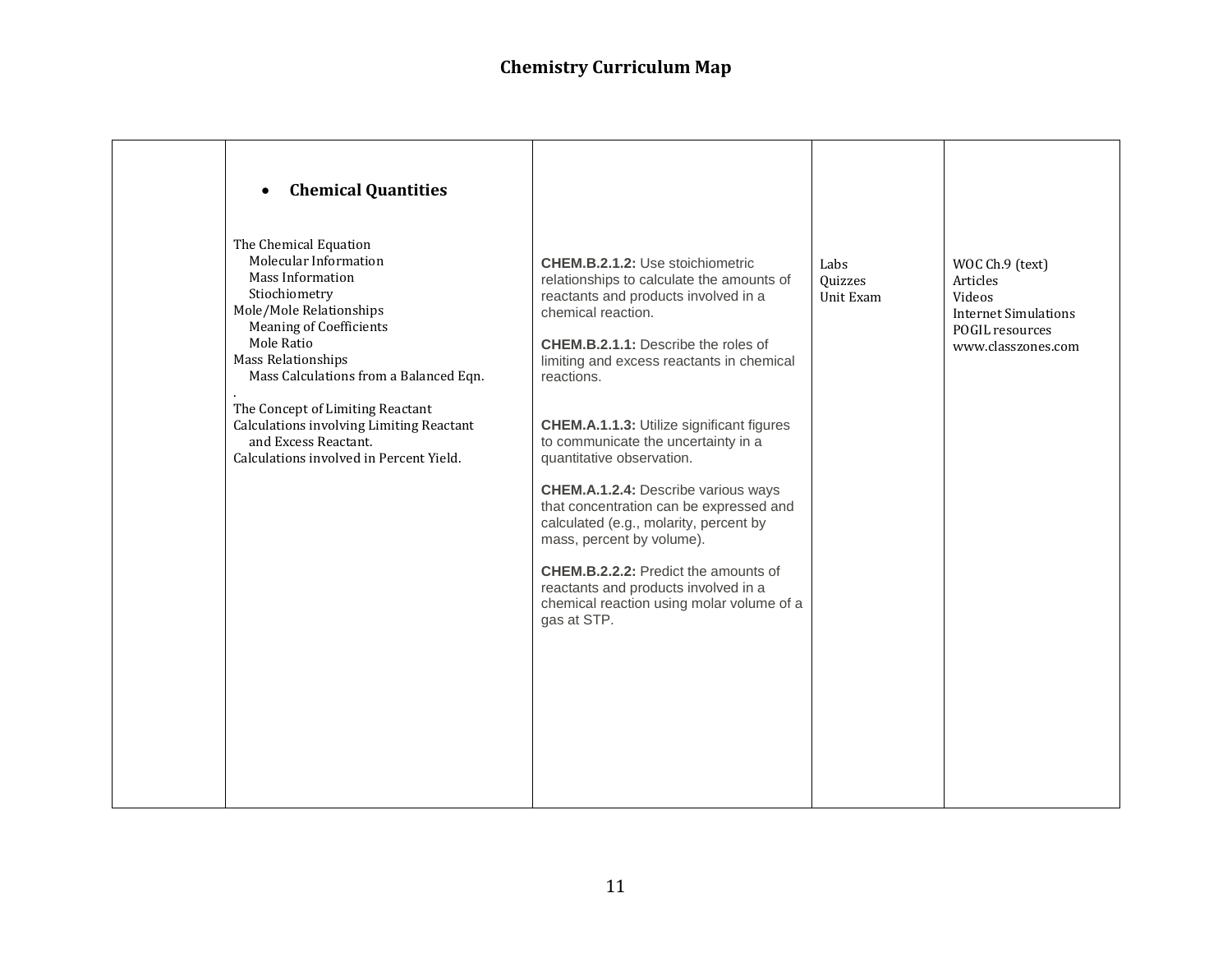| <b>Energy</b><br>$\bullet$                                                                                                                                                                                                                                                                                                                                                                                                                                                                                                                                                                                                              |                                                                                                                                                                                                                                                                                                                                                                                                                                                                                                                                                                                                                                                                                                                                                                                                                                                                                                                                                           |                                                  |                                                                                                                              |
|-----------------------------------------------------------------------------------------------------------------------------------------------------------------------------------------------------------------------------------------------------------------------------------------------------------------------------------------------------------------------------------------------------------------------------------------------------------------------------------------------------------------------------------------------------------------------------------------------------------------------------------------|-----------------------------------------------------------------------------------------------------------------------------------------------------------------------------------------------------------------------------------------------------------------------------------------------------------------------------------------------------------------------------------------------------------------------------------------------------------------------------------------------------------------------------------------------------------------------------------------------------------------------------------------------------------------------------------------------------------------------------------------------------------------------------------------------------------------------------------------------------------------------------------------------------------------------------------------------------------|--------------------------------------------------|------------------------------------------------------------------------------------------------------------------------------|
| Properties of Energy<br>Concepts of Temperature and Heat<br><b>Exothermic and Endothermic Processes</b><br>Thermodynamics<br><b>Measuring Energy Changes</b><br>ThermoChemistry (Enthalpy)<br>Hess Law<br>Entropy<br>Energy as a Driving Force<br>Energy and Light<br>Emission of Energy by Atoms<br>The Wave Mechanical Model and its<br>development from the Bohr model<br>Quantized Energy<br><b>Electronic Configuration</b><br>Electronic Configuration as it relates to the<br>Periodic Table.<br>Periodic Table Trends<br>Chemical bonding<br><b>Ionic Bonding</b><br><b>Covalent Bonding</b><br>Lewis Structures<br>VSEPR model | <b>CHEM.A.2.2.1: Predict the ground state</b><br>electronic configuration and/or orbital<br>diagram for a given atom or ion.<br><b>CHEM.A.2.2.2: Predict characteristics of</b><br>an atom or an ion based on its location on<br>the periodic table (e.g., number of valence<br>electrons, potential types of bonds,<br>reactivity).<br><b>CHEM.A.2.2.4: Relate the existence of</b><br>quantized energy levels to atomic<br>emission spectra<br><b>CHEM.B.1.4.2: Utilize Lewis dot</b><br>structures to predict the structure and<br>bonding in simple compounds<br><b>CHEM.B.1.4.1: Recognize and describe</b><br>different types of models that can be used<br>to illustrate the bonds that hold atoms<br>together in a compound (e.g., computer<br>models, ball-and-stick models, graphical<br>models, solid-sphere models, structural<br>formulas, skeletal formulas, Lewis dot<br>structures).<br><b>CHEM.B.1.3.3:</b> Use illustrations to predict | Labs<br>Computer Lab (2)<br>Quizzes<br>Unit Exam | WOC Ch.10, 11 and 12<br>(text)<br>Articles<br>Videos<br><b>Internet Simulations</b><br>POGIL resources<br>www.classzones.com |
|                                                                                                                                                                                                                                                                                                                                                                                                                                                                                                                                                                                                                                         | the polarity of a molecule.                                                                                                                                                                                                                                                                                                                                                                                                                                                                                                                                                                                                                                                                                                                                                                                                                                                                                                                               |                                                  |                                                                                                                              |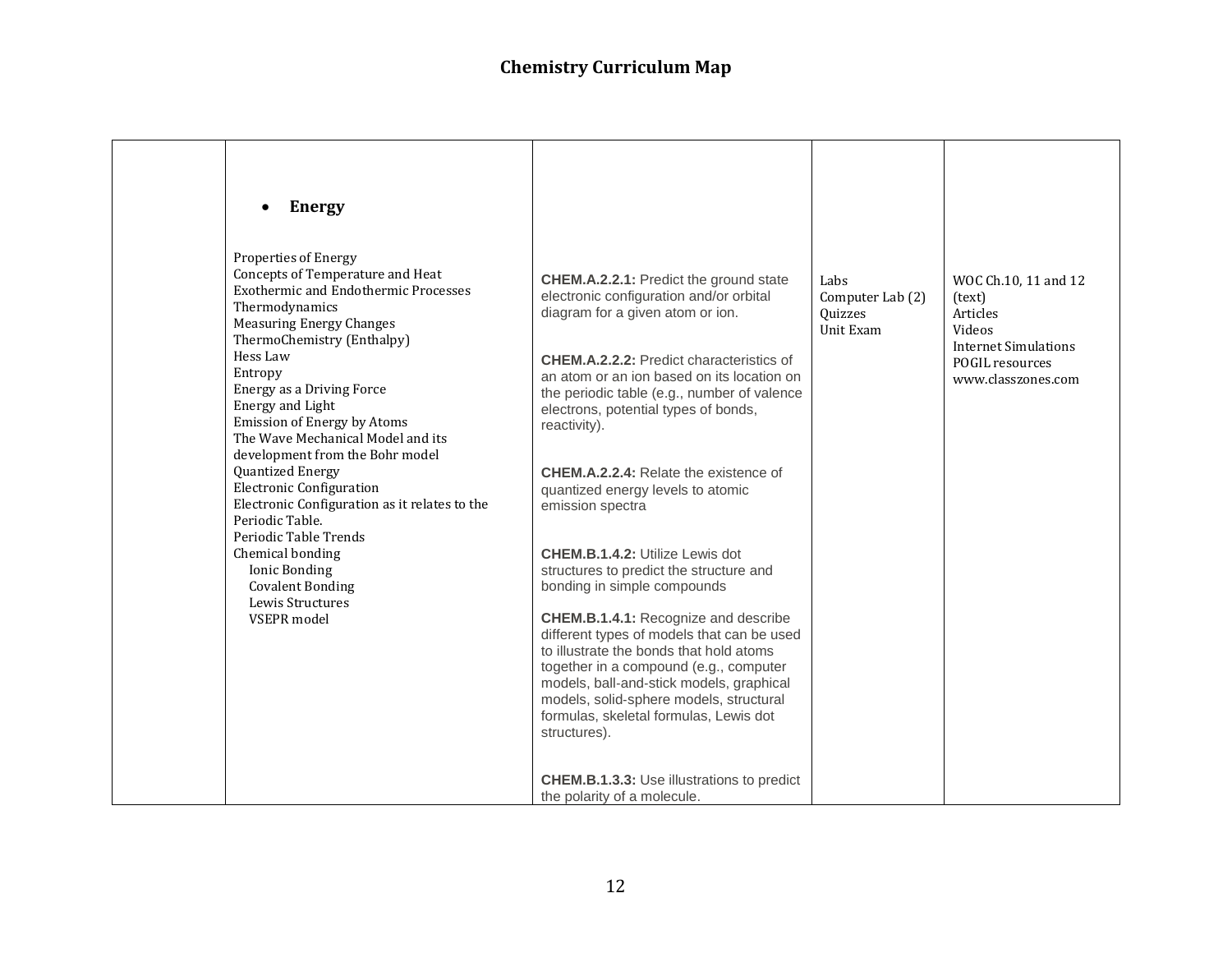|  | <b>CHEM.B.1.3.2:</b> Classify a bond as being<br>polar covalent, non-polar covalent, or<br>ionic                                                                                                                                                                 |  |
|--|------------------------------------------------------------------------------------------------------------------------------------------------------------------------------------------------------------------------------------------------------------------|--|
|  | CHEM.A.2.3.2: Compare and/or predict<br>the properties (e.g., electron affinity,<br>ionization energy, chemical reactivity,<br>electronegativity, atomic radius) of<br>selected elements by using their locations<br>on the periodic table and known trends.     |  |
|  | CHEM.A.2.3.1: Explain how the<br>periodicity of chemical properties led to<br>the arrangement of elements on the<br>periodic table.                                                                                                                              |  |
|  | <b>CHEM.A.2.2.3:</b> Explain the relationship<br>between the electron configuration and<br>the atomic structure of a given atom or ion<br>(e.g., energy levels and/or orbitals with<br>electrons, distribution of electrons in<br>orbitals, shapes of orbitals). |  |
|  | <b>CHEM.A.1.1.4: Relate the physical</b><br>properties of matter to its atomic or<br>molecular structure                                                                                                                                                         |  |
|  | <b>CHEM.A.1.2.5:</b> Describe how chemical<br>bonding can affect whether a substance<br>dissolves in a given liquid.                                                                                                                                             |  |
|  | <b>CHEM.B.2.1.2: Use stoichiometric</b><br>relationships to calculate the amounts of<br>reactants and products involved in a<br>chemical reaction.                                                                                                               |  |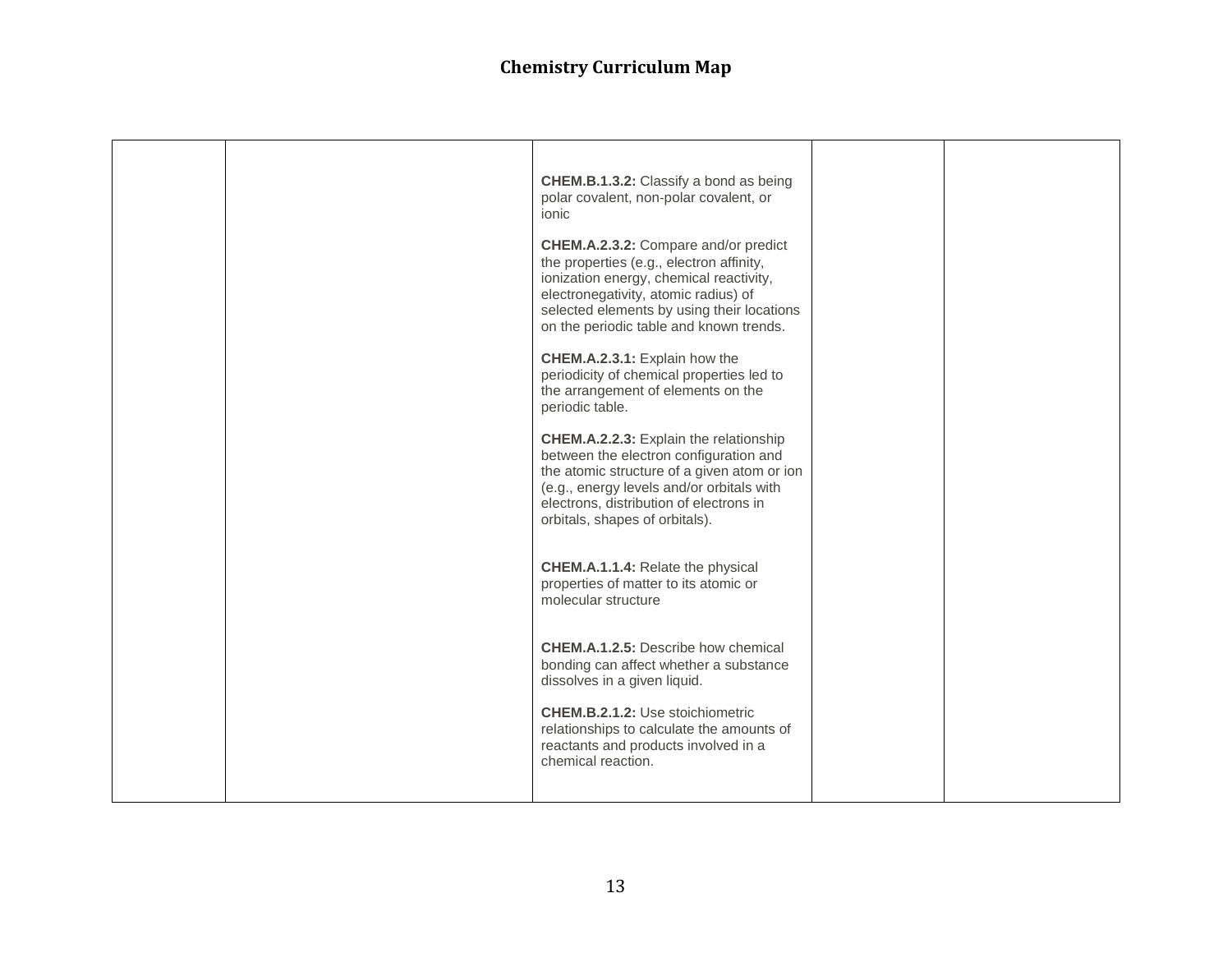| Gases                                                                                                                                                                                                                                                                                                                                                                                                                                                                                                           |                                                                                                                                                                                                                                                                                                                                                                                                                                                                                                                                                                                                                                                                                                                                                                                                                                                                                                                                                                                                  |                                                  |                                                                                                                |
|-----------------------------------------------------------------------------------------------------------------------------------------------------------------------------------------------------------------------------------------------------------------------------------------------------------------------------------------------------------------------------------------------------------------------------------------------------------------------------------------------------------------|--------------------------------------------------------------------------------------------------------------------------------------------------------------------------------------------------------------------------------------------------------------------------------------------------------------------------------------------------------------------------------------------------------------------------------------------------------------------------------------------------------------------------------------------------------------------------------------------------------------------------------------------------------------------------------------------------------------------------------------------------------------------------------------------------------------------------------------------------------------------------------------------------------------------------------------------------------------------------------------------------|--------------------------------------------------|----------------------------------------------------------------------------------------------------------------|
| <b>Understand Atmospheric Pressure</b><br>Gas Laws:<br>Boyles Law: Being able to relate<br>pressure and volume.<br>Charles Law: Being able to relate<br>Volume and Temperature<br>Avogadros Law: Being able to relate<br>volume and Moles<br>Guy-Lussacs Law: Being able to relate<br>Pressure and Temperature<br>The Combined Gas Law<br>The Ideal Gas Law<br>Daltons Law of Partial Pressure<br>The Kinetic Molecular Theory of Gases<br>and its implications.<br>Real Gases (Non-Ideal)<br>Gas Stoichiometry | <b>CHEM.A.1.2.3: Describe how factors</b><br>(e.g., temperature, concentration, surface<br>area) can affect solubility.<br><b>CHEM.A.1.1.3: Utilize significant figures</b><br>to communicate the uncertainty in a<br>quantitative observation.<br><b>CHEM.B.2.2.1: Utilize mathematical</b><br>relationships to predict changes in the<br>number of particles, the temperature, the<br>pressure, and the volume in a gaseous<br>system (i.e., Boyle's law, Charles's law,<br>Dalton's law of partial pressures, the<br>combined gas law, and the ideal gas law).<br><b>CHEM.B.2.2.2:</b> Predict the amounts of<br>reactants and products involved in a<br>chemical reaction using molar volume of a<br>gas at STP.<br><b>CHEM.A.1.1.4: Relate the physical</b><br>properties of matter to its atomic or<br>molecular structure<br><b>CHEM.A.1.2.4:</b> Describe various ways<br>that concentration can be expressed and<br>calculated (e.g., molarity, percent by<br>mass, percent by volume). | Labs<br>Computer Lab (3)<br>Quizzes<br>Unit Exam | WOC Ch.13 (text)<br>Articles<br>Videos<br><b>Internet Simulations</b><br>POGIL resources<br>www.classzones.com |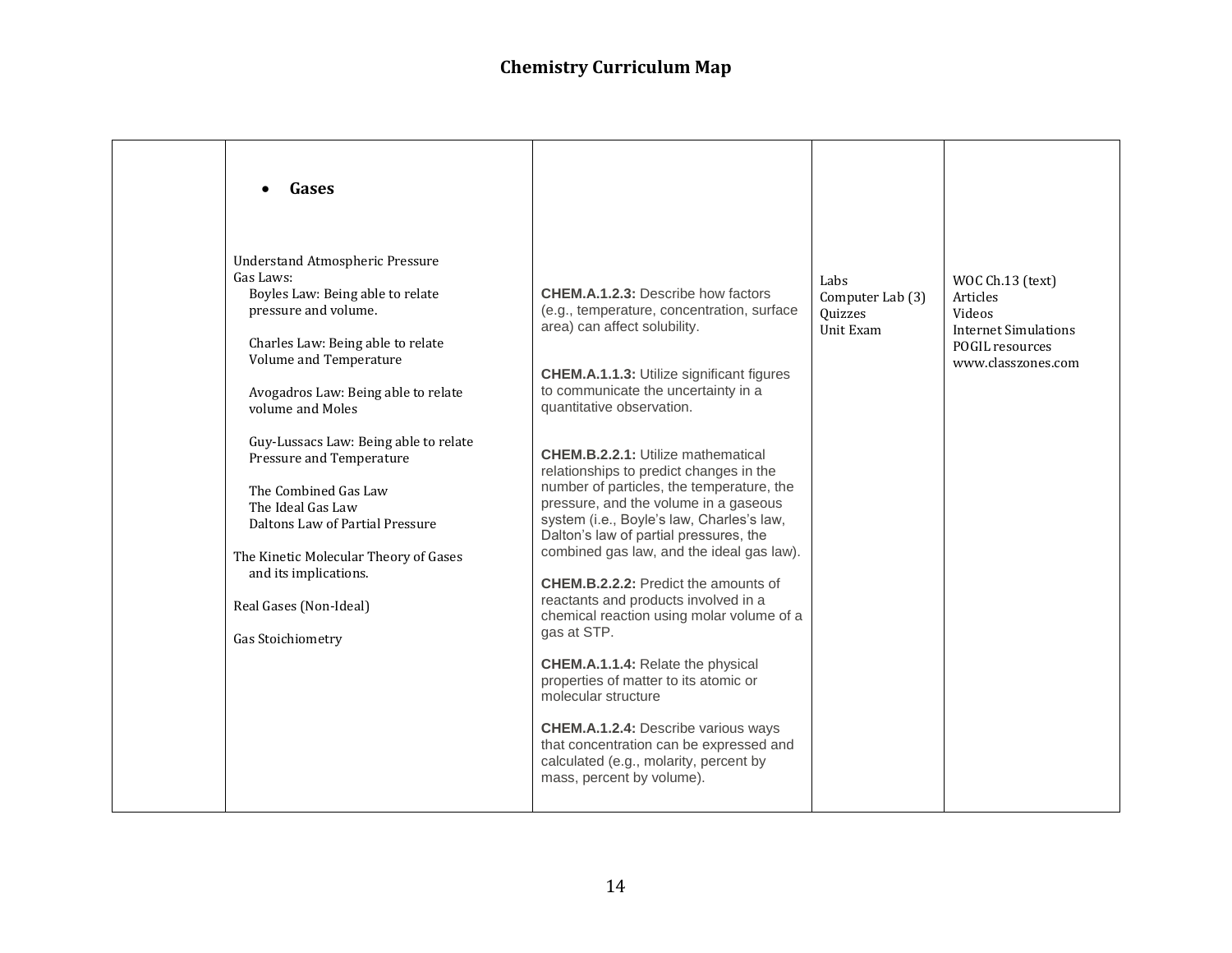| <b>Liquids and Solids</b><br>$\bullet$                                                                                                                                                  | <b>CHEM.B.2.1.2: Use stoichiometric</b><br>relationships to calculate the amounts of<br>reactants and products involved in a<br>chemical reaction.                                                                                                                                                                                                                                                                                                                                         |                              |                                                                                                                |
|-----------------------------------------------------------------------------------------------------------------------------------------------------------------------------------------|--------------------------------------------------------------------------------------------------------------------------------------------------------------------------------------------------------------------------------------------------------------------------------------------------------------------------------------------------------------------------------------------------------------------------------------------------------------------------------------------|------------------------------|----------------------------------------------------------------------------------------------------------------|
|                                                                                                                                                                                         |                                                                                                                                                                                                                                                                                                                                                                                                                                                                                            |                              |                                                                                                                |
| Intermolecular Forces:<br>Di-pole attractions, hydrogen bonding,<br>London Dispersion forces.<br>Energy and Change of State<br>Heat of Fusion<br>Heat of Vaporization<br>Phase Diagrams | <b>CHEM.A.1.2.3: Describe how factors</b><br>(e.g., temperature, concentration, surface<br>area) can affect solubility.<br><b>CHEM.A.1.1.4: Relate the physical</b><br>properties of matter to its atomic or<br>molecular structure<br><b>CHEM.A.1.2.5:</b> Describe how chemical<br>bonding can affect whether a substance<br>dissolves in a given liquid.<br>CHEM.A.1.2.1: Compare properties of<br>solutions containing ionic or molecular<br>solutes (e.g., dissolving, dissociating). | Labs<br>Quizzes<br>Unit Exam | WOC Ch.14 (text)<br>Articles<br>Videos<br><b>Internet Simulations</b><br>POGIL resources<br>www.classzones.com |
| <b>Solutions</b>                                                                                                                                                                        |                                                                                                                                                                                                                                                                                                                                                                                                                                                                                            |                              |                                                                                                                |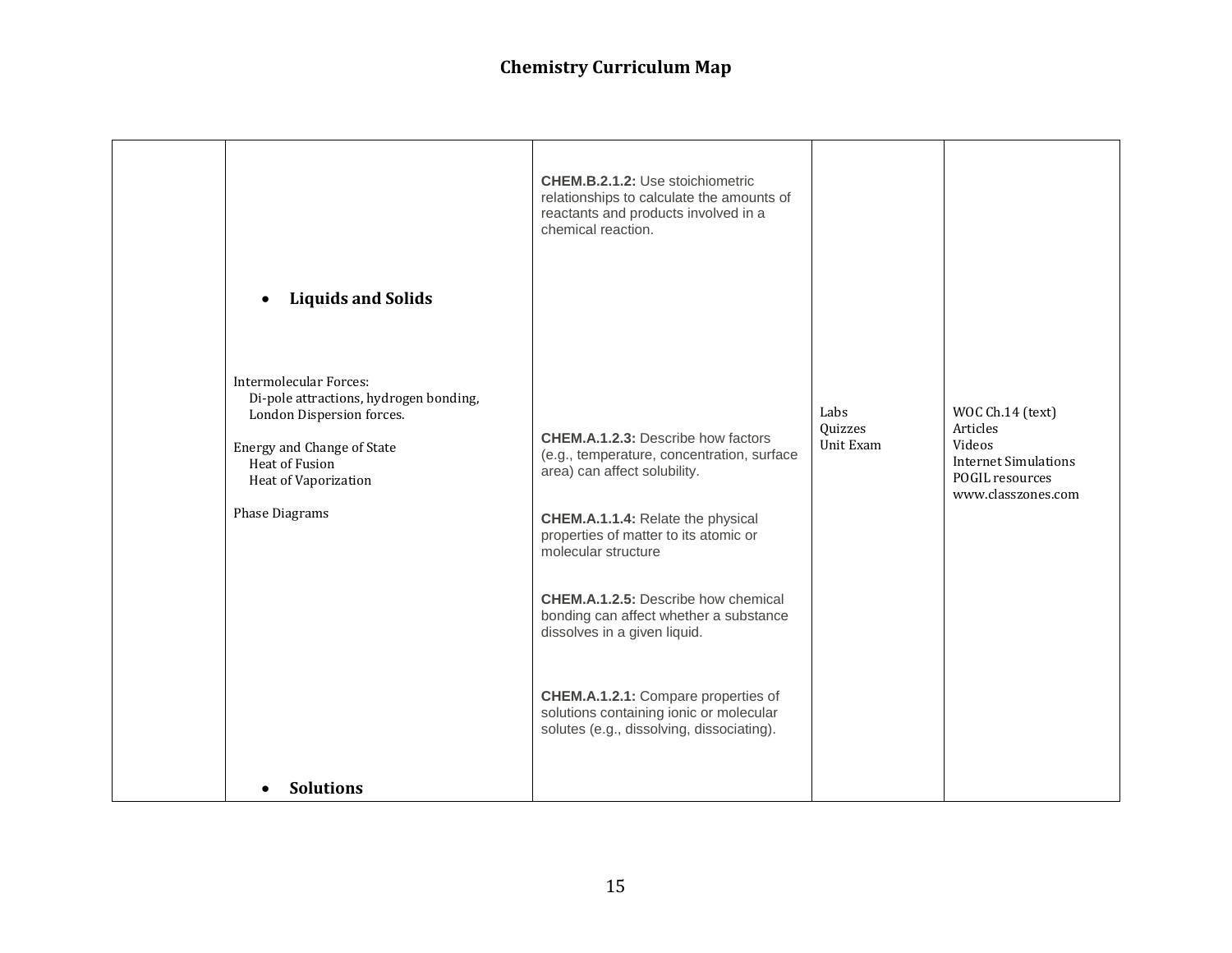|  | Solubility<br>The Process of dissolving<br>Solubility Curve<br>Concentration<br>Mass Percent<br>Molarity<br>Normality<br>Dilution<br><b>Factors affecting Dissolution</b><br>Solution Stoichiometry | <b>CHEM.A.1.1.3: Utilize significant figures</b><br>to communicate the uncertainty in a<br>quantitative observation.<br><b>CHEM.A.1.2.5:</b> Describe how chemical<br>bonding can affect whether a substance<br>dissolves in a given liquid.<br><b>CHEM.A.1.2.4: Describe various ways</b><br>that concentration can be expressed and<br>calculated (e.g., molarity, percent by<br>mass, percent by volume).<br><b>CHEM.A.1.2.3: Describe how factors</b><br>(e.g., temperature, concentration, surface<br>area) can affect solubility.<br>CHEM.A.1.2.1: Compare properties of<br>solutions containing ionic or molecular<br>solutes (e.g., dissolving, dissociating).<br>CHEM.A.1.1.4: Relate the physical<br>properties of matter to its atomic or<br>molecular structure | Labs<br>Quizzes<br>Unit Exam | WOC Ch.15 (text)<br>Articles<br>Videos<br><b>Internet Simulations</b><br>POGIL resources<br>www.classzones.com |
|--|-----------------------------------------------------------------------------------------------------------------------------------------------------------------------------------------------------|-----------------------------------------------------------------------------------------------------------------------------------------------------------------------------------------------------------------------------------------------------------------------------------------------------------------------------------------------------------------------------------------------------------------------------------------------------------------------------------------------------------------------------------------------------------------------------------------------------------------------------------------------------------------------------------------------------------------------------------------------------------------------------|------------------------------|----------------------------------------------------------------------------------------------------------------|
|--|-----------------------------------------------------------------------------------------------------------------------------------------------------------------------------------------------------|-----------------------------------------------------------------------------------------------------------------------------------------------------------------------------------------------------------------------------------------------------------------------------------------------------------------------------------------------------------------------------------------------------------------------------------------------------------------------------------------------------------------------------------------------------------------------------------------------------------------------------------------------------------------------------------------------------------------------------------------------------------------------------|------------------------------|----------------------------------------------------------------------------------------------------------------|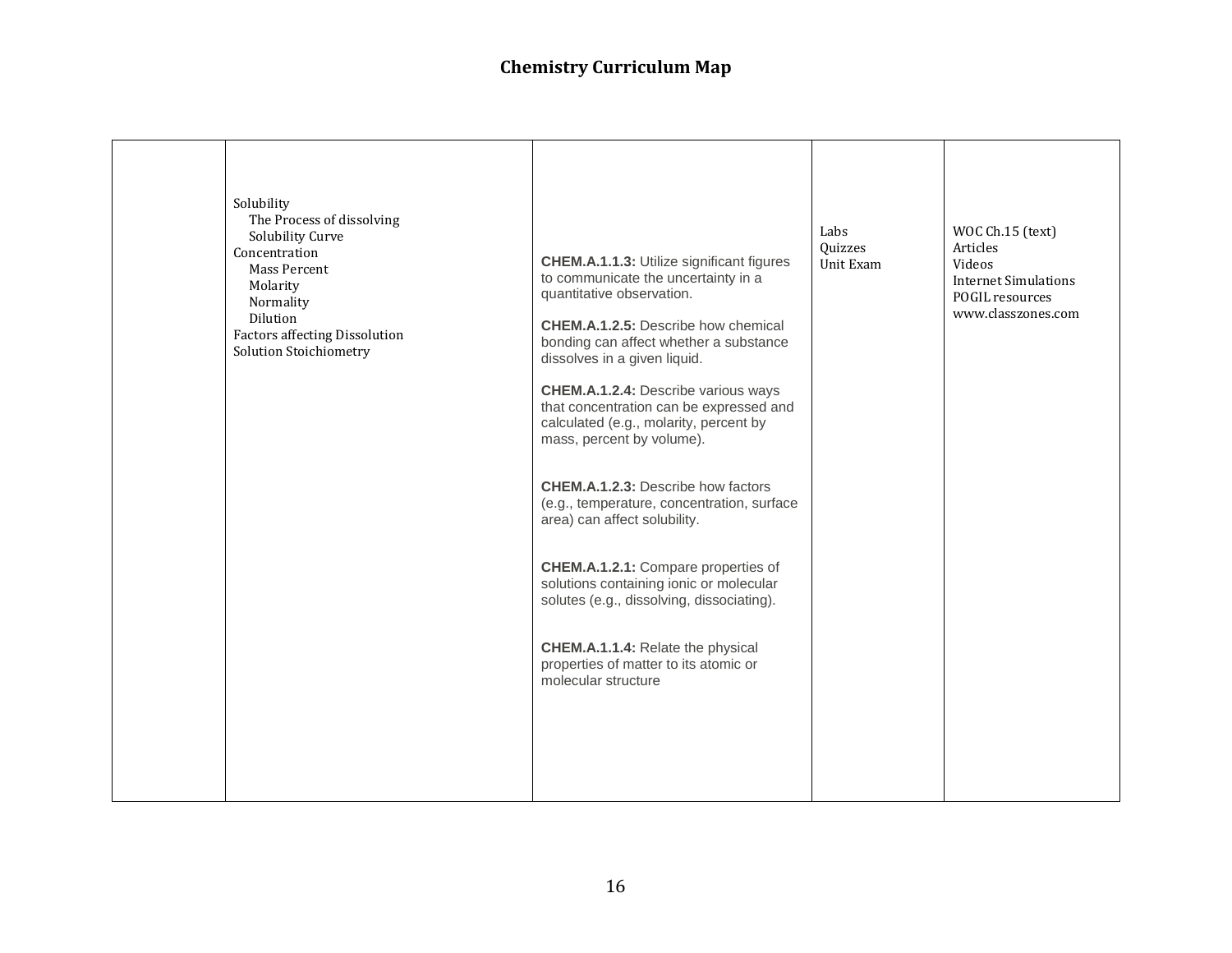| Equilibrium/Kinetics<br>$\bullet$                                                                                                                                                                                                                                                                                                                                                                |                                                                                                                                                                                                                                                                                                                                                     |                                                |                                                                                                                |
|--------------------------------------------------------------------------------------------------------------------------------------------------------------------------------------------------------------------------------------------------------------------------------------------------------------------------------------------------------------------------------------------------|-----------------------------------------------------------------------------------------------------------------------------------------------------------------------------------------------------------------------------------------------------------------------------------------------------------------------------------------------------|------------------------------------------------|----------------------------------------------------------------------------------------------------------------|
| The Collision Model<br><b>Conditions that Affect Reaction Rates:</b><br>Concentration<br>Temperature<br>Nature of the Reactants<br><b>State of Matter</b><br>Catalyst/Inhibitor<br><b>Reaction Pathway Graphs</b><br><b>Activation Energy</b><br><b>Activated Complex</b><br><b>Transition State</b><br>Intermediates<br>Mechanisms<br>Chemical Equilibrium<br>Keq, Q<br>Le Chateliers Principal | <b>CHEM.A.1.2.3: Describe how factors</b><br>(e.g., temperature, concentration, surface<br>area) can affect solubility<br>CHEM.A.1.1.4: Relate the physical<br>properties of matter to its atomic or<br>molecular structure<br><b>CHEM.A.1.2.5:</b> Describe how chemical<br>bonding can affect whether a substance<br>dissolves in a given liquid. | Labs<br>Demonstrations<br>Quizzes<br>Unit Exam | WOC Ch.17 (text)<br>Articles<br>Videos<br><b>Internet Simulations</b><br>POGIL resources<br>www.classzones.com |